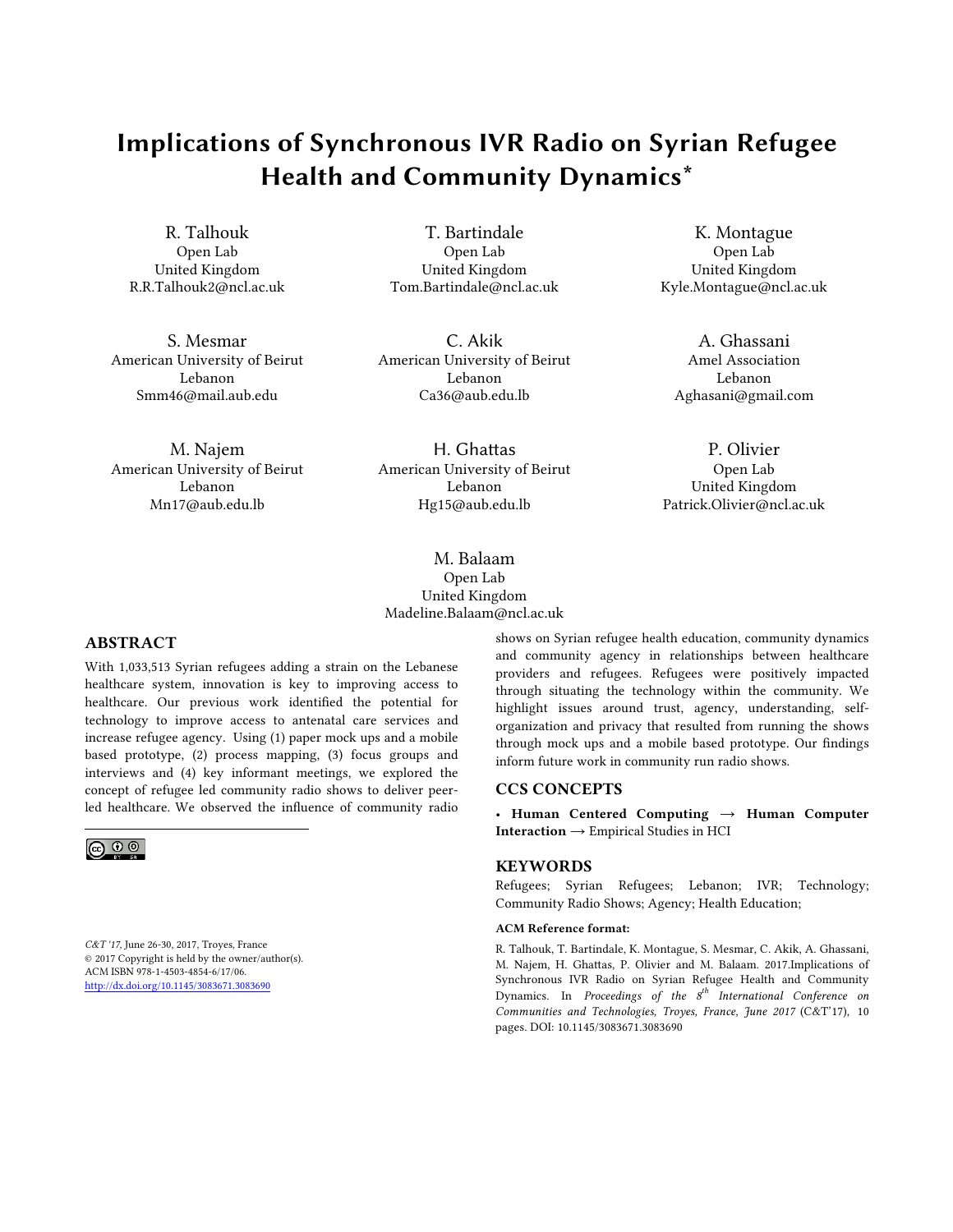#### 1 INTRODUCTION

The protracted nature of the Syrian refugee crisis calls for innovative solutions. This is especially true in Lebanon, a country that hosts over 1 million Syrian refugees [25]. Lebanon's Crisis Response Plan prioritizes improving refugee access to healthcare services, including outreach and health education. Previous exploration of access to antenatal care by Syrian refugees residing in Informal Tented Settlements (ITSs) in rural Lebanon revealed several barriers to delivering care. First that a lack of transportation to primary healthcare clinics (PHCs) discourages refugees from seeking care, and second that refugees characterized their relationship with healthcare providers (HCPs) to include miscommunication and negative attitudes. In conclusion, they felt they had low agency in communicating their health concerns [23]. Refugee women indicated a need for new modes of direct communication with HCPs, however viewed HCP reluctance to engage with them using technology to be a major barrier [23]. The study indicated that interactions through digital mediators should be configured to increase refugee agency by allowing them an active role in communicating with HCPs. This is made possible by the fact that almost all refugee households have at least one mobile phone and access to the internet through Wi-Fi and/or 3G. However, Wi-Fi networks were considered too slow to support video communication and 3G tariffs are prohibitively high [23].

Work conducted in spaces for refugee creativity [28,30] and the use of co-design methods with refugees [9] have highlighted the potential for refugees to have a more proactive role in the use of technology. However, recent technological deployments have focused on one-way dissemination of information to refugees [2,4]. Similarities in the technology constrained settings of Syrian refugees in Lebanon and that of marginalized communities in developing countries allow for the adaptation of Human Computer Interaction (HCI) for development technologies to address Syrian refugee needs. An example of such a technology is synchronous Interactive Voice Response (IVR), previously deployed in India, allowing for health workers to run radio shows that can be accessed through mobile devices over the data network [13]. Given refugees expressed an interest in using technology more proactively in engaging with HCPs [23] and the possibility of synchronous communication to open up dialogues for shifting agency within the refugee-HCP relationships, we wanted to extend this work [13]. We did so by exploring how community radio shows hosted by refugees may impact refugee agency. Consequently, we designed Citizen Radio (CR), a synchronous platform for delivering community talkshow style radio hosted by refugee community members rather than health workers. We provide insight into the implications of running these shows on HCP-refugee relationships and community dynamics.

Initially our study was designed to train a refugee to use CR and deploy radio shows within her community. However, upon prototype testing of CR in rural Lebanon, we found that more work was required to maintain a consistent listener experience when operating on the internal Lebanese telephone network.

Restrictions in the network placed on concurrent calls resulted in CR only reliably maintaining a connection with a maximum of three mobile phone lines simultaneously. This restricted us from fully deploying CR with multiple listeners participating from the privacy of their tents. However, given the commitments we had made to put the community in contact with HCPs to whom they can ask their health-related questions, we adapted the study design such that listeners congregated to listen from one tent, using a single phone and paper mock ups (to simulate features like queueing and tagging of content to generate metadata) while the HCP guest participated remotely. This allowed us to explore the concept of health community radio shows situated within refugee communities, and observe the contextual factors related to the introduction of the technology, such as changes in community power dynamics.

#### 2 RELATED WORK

#### 2.1 Human Computer Interaction & Refugees

Deployments in HCI research conducted around refugees explored the use of technology to facilitate resettlement. Brown et al. [4] utilized asynchronous IVR, placing a translator who shared the same culture and language of the refugee as a mediator on a call with the refugee. Similarly, Baranoff et al. [2] placed near field communication tags around a city to transmit informational messages in the appropriate language to refugees and to notify their social workers when health appointments were attended. Although these designs [2,4] place technology in the hands of refugees, there remains space in their designs for more grass-root approaches to using technology in improving access to services. Other initiatives have included refugee populations in more proactive roles. Participatory community mapping of refugee camps has been theorized to contribute to strengthening the community [29]. Likewise, computer clubs in Palestinian refugee camps engaged youth in capacity building activities and digital role playing [28,30].

# 2.2 Telephony in Resource Constrained Settings

IVR technologies have become increasingly popular in low resource settings due to their low cost and potential for scalability [7]. IVR has been successfully used to engage communities in shared discussions around community issues, agriculture, and employment [6,18,20]. In India IVR has been used as a tool for citizen journalism; CGNet Swara allows community members to record/listen to journalist moderated audio clips from a content store through phones and a website [18]. RootIO, deployed in Uganda, utilizes IVR to allow for free calls to be made with questions that are later aired live on radio shows that are run and managed by small agricultural communities. Nevertheless, the bulk of the content is generated centrally by a partner organization [6]. Similarly, Avaaj Otalo [19] was used to broadcast agricultural community radio shows where the show producer would incorporate concerns shared through voice calls into the development of the show. Taking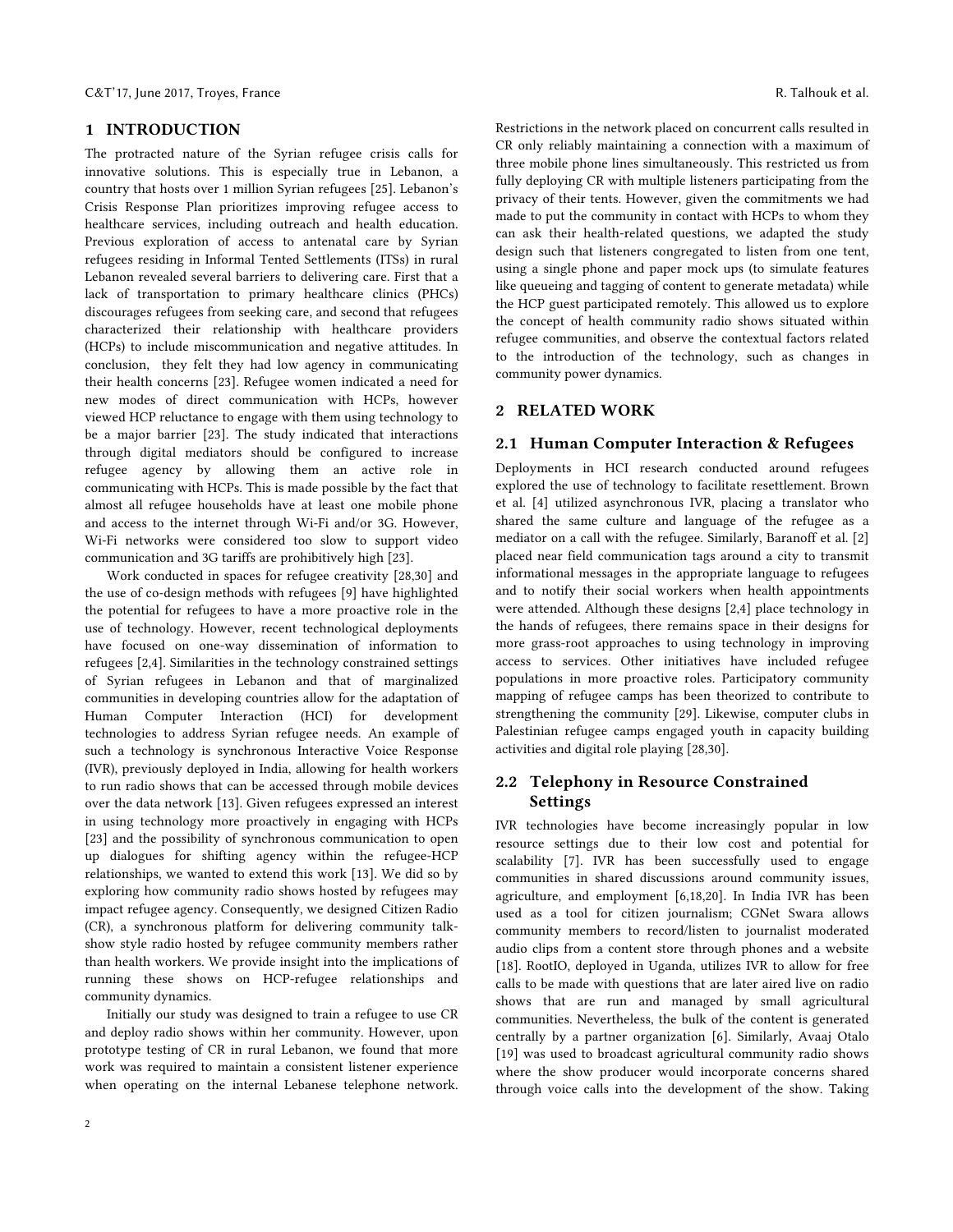Implications of Synchronous IVR Radio on Syrian Refugee Health and Community Dynamics C&T'17, June 2017, Troyes, France

this further, Mobile Vaani allows listeners to comment on audio clips and share content with others [16] to sustain a dialogue within the community. However, there are few examples of IVR supporting health directly. iCope [8] allows patients to access health guidelines through telephony and Project Health Line, piloted in Pakistan, supported health workers through asynchronous responses to health questions [22]. Although community IVR-based shows increase community agency in contributing content, the presence of moderators, needed to make the pre-recorded content easy to navigate by listeners, can be a restrictive process [27]. Sangeet Swara addressed this by supporting community moderation, where user-generated ratings of audio clips dictate the order in which clips are played to other listeners [26]. However, Kazakos et al.'s [13] deployment of a synchronous IVR system eliminated the need for post-production content moderators as listeners are participating live in the shows. Their platform [13] allows for social workers to have HCPs as guest speakers on a radio-like telephony broadcast with listeners joining the call to ask questions. The system explored the potential for synchronous IVR to become a more interactive platform for creating spontaneous and responsive health dialogues. However, content was specified and delivered by a health worker in a top-down dissemination approach indicative of these broadcast platforms. Little is known about how communities would organize grassroot community shows and the changes in community dynamics and relationships with HCPs that may ensue upon situating the technology within the community.

#### 3 CITIZEN RADIO

We developed CR as an initial prototype to explore the considerations that arise when situating synchronous IVR technology within the community. Free of charge for participants, CR connects a host, a guest speaker and multiple listeners through their mobile phones as if they were listening to a traditional radio talk show. A mobile application appropriate for semi-literate users was provided for the host and audio prompts were used to provide the host and listeners with information on the format of the show. While the show was running, the interface provided the host a simple visualization of the show structure, time elapsed, the upcoming segment of the show, number of listeners and callers and the connection status of the guest speaker participating remotely. The host could allow callers to ask their questions on air and play audio she had preprepared using the interface (e.g. to advertise the next show). The platform was designed to scaffold the delivery of a talkshow style broadcast with two subtopics of conversation and a Q&A segment for each subtopic. If a listener indicates they want to ask a question during a show, the system would ask them to select from an audio menu the subtopic their question pertains to, thus tagging their question and generating metadata that can be used to identify the question and response audio for later use. Communication between the host's mobile application and the

CR cloud based platform (FreeSwitch and Python application) was performed over an intermittent data connection, and is intended to be resilient against both Internet and telephony dropout. Listeners were dialed into the radio show using the existing PTSN (telephone) network. Despite adapting the system to cater for telephone network connectivity issues experienced (using auto-dial-back and multiple providers), inherent inconsistencies in the Lebanese telephony network restricted us to having only one listener device, a host and a remote guest. We are currently working with the relevant ministries in Lebanon to address the restrictions placed on the system for further deployments. However, in response to the telephony restriction and obligations to deliver much needed health information to the community, we adapted our study. Paper mock ups were used to mimic the functions of the show, such as tagging of questions and caller queuing.

#### 4 METHODS

The study was conducted over two months, primarily in an ITS in rural Lebanon, during which the researchers engaged extensively with stakeholders and the refugee community. Ethical approval was obtained from two ethics committees. The study was conducted by two native Arabic speakers that were part of the research team.

# 4.1 Recruitment

Our previous work [23] with refugee women in ITSs in rural Lebanon had identified a community (84 individuals residing in 20 tents) that (1) is a long walk from the nearest PHC, (2) had voiced an interest in a digital medium to communicate with HCPs and (3) had extensively reflected on their low agency within their relationships with HCPs and its effect on their antenatal health. After an initial introductory engagement with the women we obtained informed consent from those interested in participating (n=15; age range: 18-60 years). We then identified and obtained informed consent from the host by asking the women whom among them is usually sought out for health advice. Three female HCPs (two gynecologists and one midwife) were recruited to be guests on the show through a local non-governmental organization (NGO) that runs PHCs in the region. Additionally, a meeting was conducted with key informants from the Ministry of Public Health (MoPH) for feedback.

#### 4.2 Selection of Show Health Topics

Community engagements identified that the women had questions regarding healthy diets and vaginal infections. Furthermore, the HCPs identified the common health conditions encountered in their clinics. Accordingly, the following topics were selected to meet the interests of both the refugees and HCPs: (1) family planning, (2) nutritional supplements and emergency cases, (3) healthy pregnancies and (4) a healthy diet and personal hygiene. Per the MoPH's request, the health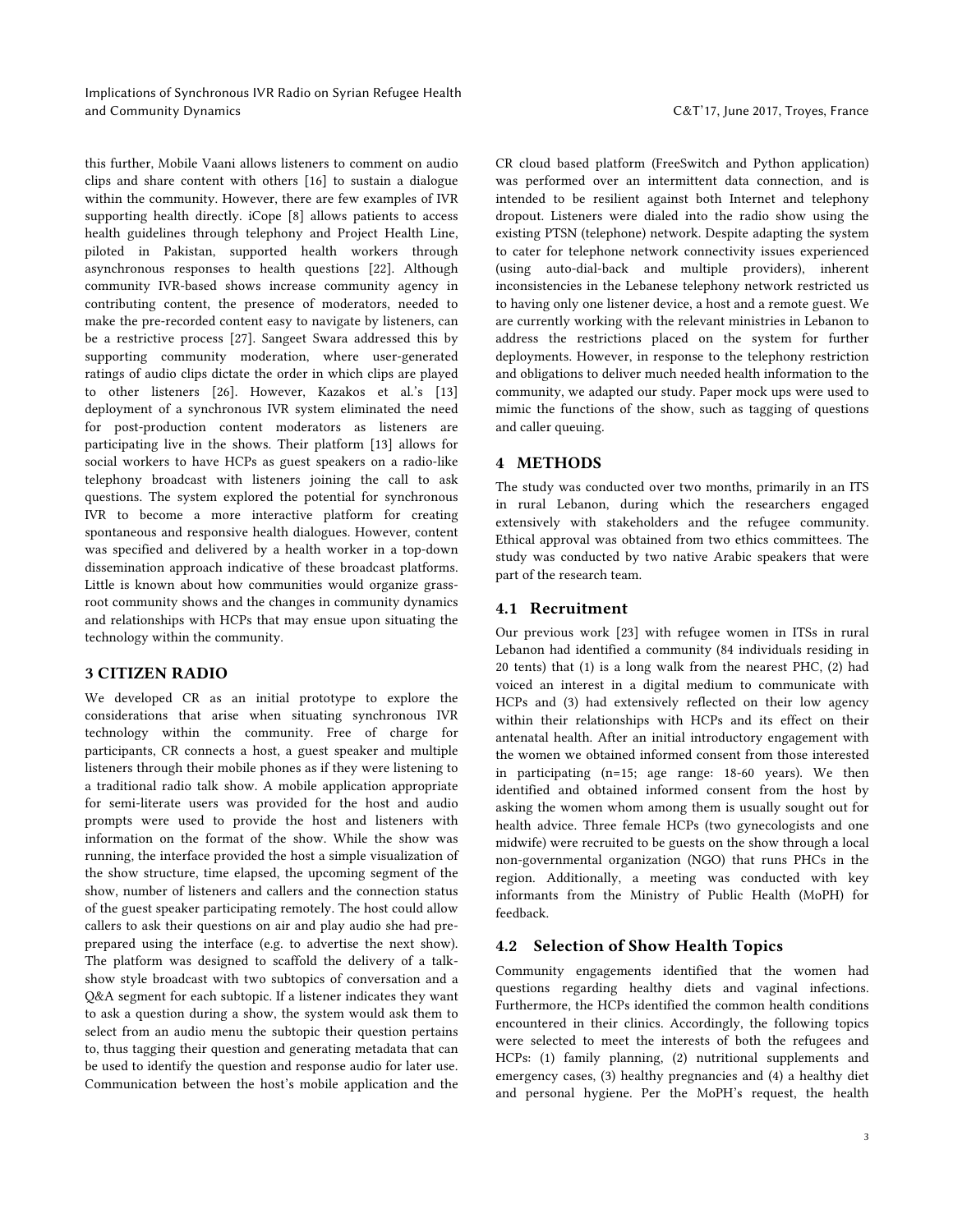information disseminated during the shows, was reviewed for accuracy by a medical consultant specialized in reproductive health.

#### 4.3 Data Capture & Analysis

Throughout we collected observational notes on the community dynamics that resulted from the introduction and running of the shows. The host was introduced to the CR mobile application to familiarize herself with it. This also contributed to the in-country testing of the platform that revealed local telephony restrictions. Only one host was selected so that we could observe changes in her interactions with HCPs and community members over time. Four activities were then conducted to meet the study's aims:

*4.3.1 Activity 1: Exploring Agency and Community Dynamics in Relation to Commissioning of Community Radio Shows.* The host and a community member were asked to map out, using cardboard sheets and colored markers, how they would go about commissioning a community radio show (initiating and deciding content). This activity unpacked the nuances of the refugee-HCP relationship and community dynamics by posing hypothetical questions on how participants would approach HCPs and community members to start a community radio show (discussions were audio recorded).

*4.3.2 Activity 2: Exploring the Running of Community Radio Shows.* Community radio shows were conducted by combining paper mock ups and the limited working functionality of the CR prototype. A listener phone was placed in the middle of a tent and women, who were seated in a circle, would take turns in asking their questions (figure 1). The first show was conducted as the host had envisioned it. She designed and made a queuing system based on traffic light colored cards to be used in the Q&A segments. Three traffic light colored paper cards (red, yellow and green) were used with emoji drawn on them to represent the queue to ask questions. Based on the request of the host, the first two shows were conducted with the host seated among the women. Consequently, the application was not used during these shows, and the host while seated among the women made a simple phone call to the guest HCP. The third and fourth shows were mediated by CR, where the host was in a separate tent, the guest HCP was dialed in remotely and as in previous shows the women would sit in a circle around the listener phone. In addition, the research team requested that shows two, three and four, should mimic the real time tagging of the questions by the listeners. To do so listeners were given different colored cards each color indicating a subtopic – and were asked to raise that card to request a turn in the questions queue.

*4.3.3 Activity 3: Evaluating Experiences of Participating in Shows.* Evaluations of experiences of participating in the shows were collected through five audio recorded focus groups and three interviews with the women and HCPs, respectively. Focus groups with the women were conducted after each show, probing at interactions the research team had observed during the show. One focus group was conducted at the end of the study where women provided general feedback regarding community radio shows.

*4.3.4 Activity 4: Evaluating the Potential Use of Citizen Radio.*  A meeting was conducted with key informants within the MoPH and our collaborating NGO. The discussions explored the potential uses of CR within the health sector in Lebanon.

All qualitative data were directly translated and transcribed in to English by the lead author, who is a native Arabic speaker. Thematic analysis [3] was conducted. Emergent themes were classified according to the study's research questions and they were validated by re-discussing them with participants.



Figure 1: Women participating in Activity 2, engaging with the HCP through the listener phone and taking notes

#### 5 FINDINGS

The study revealed changes in community dynamics and in the HCP-refugee relationship (agency, trust and understanding), and complexities related to privacy and health education and outreach.

#### 5.1 Running a Community Radio Show

During activity 2, insights around self-organization and privacy were revealed in addition to data surrounding changes in the HCP-refugee relationship and host/listener interactions (with and without support from CR).

*5.1.1 Self-Organization.* Women showed a high degree of selforganization during the running of the shows. Initially the host distributed the queuing cards but eventually women were moving the cards around on their own. They would also whisper their questions to each other to avoid duplication of questions. Lastly, as the host was initially preoccupied with keeping track of the queueing cards the other women took on the role of managing noise and attention of others. When side conversations would get too loud the other women would silently indicate to them to stop talking. The women's selforganization was consistent even in the shows that were mediated by CR, with the host not co-located.

*5.1.2 Privacy.* Initially, women expressed that they had no issues with participating in the show as a group using one listener phone. One woman said, *"We are all women and if one of us has a health problem she won't be ashamed"* [W<sub>N</sub>]. However, this perspective changed after an incident during show two. Before the beginning of show two, an older woman  $(W_M)$ entered the tent and gave consent to participate in the study. During the show, we observed that some of the women that were usually more engaging with the HCPs were silent.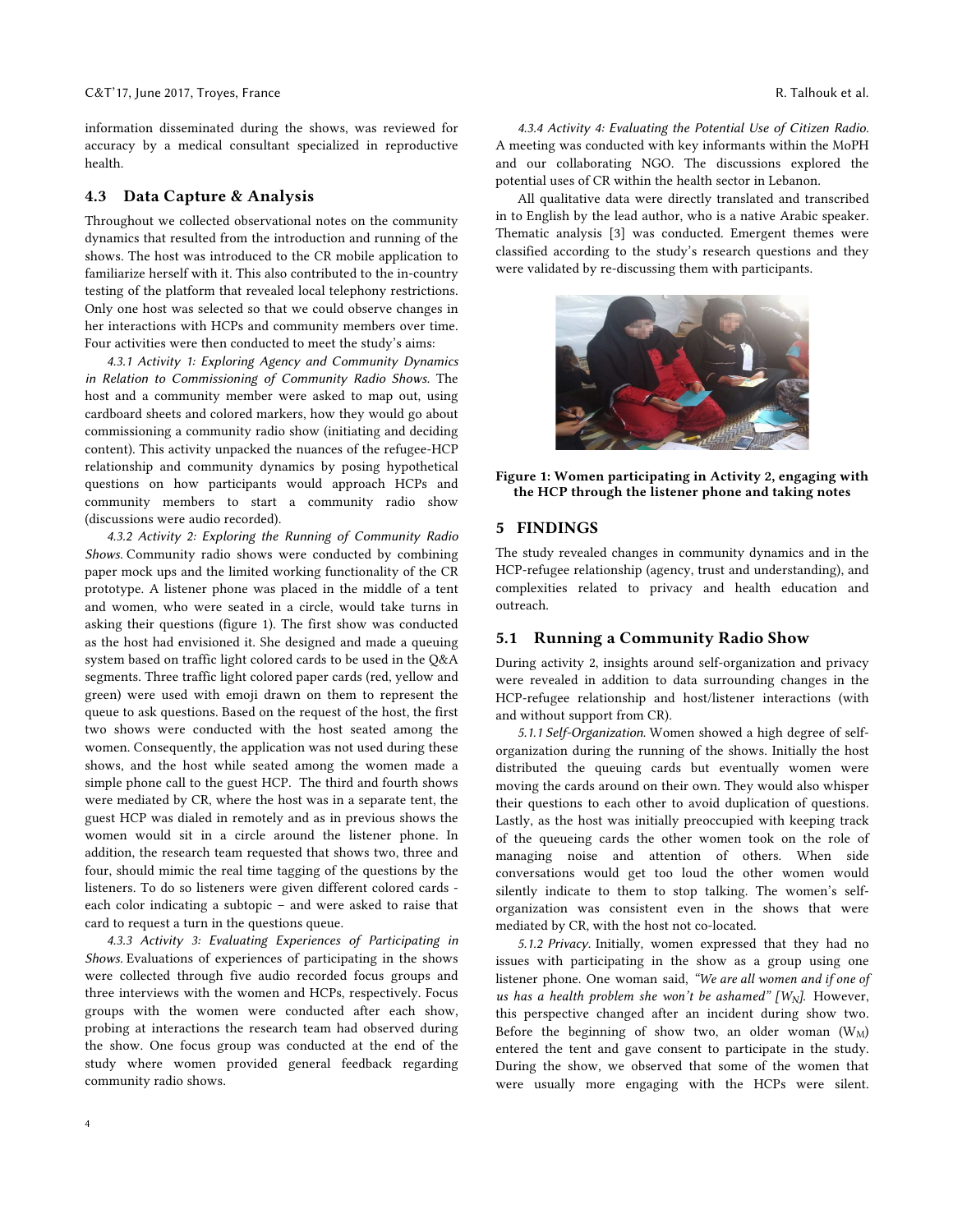Furthermore,  $W_M$  was sitting in a corner causing disruptions. Unlike the usual practice of other women quieting down the disturbance, they allowed her to disrupt the show and tell the HCP, *"This is taking too long let us end the show now" [WM]*. At a later point when the women continued to ask the HCP questions WM threatened *"I will tell your husbands what you are doing"* and the women refrained from asking questions, thus resulting in less questions being asked in show two (table 1). After the show ended, the women informed us that  $W_M$  holds a strong matriarchal position within the community and the women she was chastising for asking questions were her great daughters inlaw. They elaborated that the women were not as engaged with the HCP because they did not want to disclose anything in front of  $W_M$  that might cause familial disputes. They indicated that restricting invitations to participate in the show based on age would be a way to respectfully exclude her from the study. However, they made sure that the exclusion should be done in a way that would not exclude other older women they trust and consider key members of the community by informing them that they can still participate but not advertise their participation. Other participants also started stating that the original model of CR would be ideal in these cases as each woman can participate on her own from her tent.

*5.1.3 Community Agency within HCP-Refugee Relationship.*  Women displayed a high level of engagement with the HCPs. During the Q&A segments they would all move closer to the phone making the circle smaller. They would also take notes of what the HCP was saying - more so when the HCP was answering their questions. Women would recount their health ailment related to the topic and build up to a question specific to their case. In one example,  $W_{Ro}$  went into detail regarding her menstrual cycle when asking about the appropriate contraceptive method, "*I have tried to take the contraceptive pills but I'm starting to get an irregular period and it's been three months that I haven't got my period but there is no pregnancy*". There were also instances in which an answer by the HCP would be followed with a follow-up question by the same woman. During the first show the women sometimes asked questions unrelated to the topic of the show and the HCP responded by saying *"even though this question is off-topic I will answer it" [HCP1]*. Afterwards, they would ask permission from the HCP to ask an off-topic question. A total of 33 questions were asked across the four shows (Table 1). Women asked less questions in show four possibly because the HCP provided lengthy answers as compared to the other HCPs.

*5.1.4 Host & Listeners Power Dynamics.* The host played an influential role while running the show. In the shows where she was co-located with the listeners she would point at women encouraging them to ask questions. This is especially true for the women that she knew were suffering from health issues related to the topic at hand. During the show, she would write down questions she thought should be asked and would pass them on to the other women to ask. When asked why she wouldn't ask those questions herself she said *"because I am the host, I don't*  *want to confuse people" [W<sub>H</sub>]*. She also refused to be given a participant number and reiterated that she is the host and would not need a participant number like the listeners. However, when she was not seated with the other women during the last two shows, and was unable to pass questions on to them, she chose to ask questions herself.

Table 1: The number of questions varied per the interest of the women in the topic.

|        | Number of Listeners | Number of<br>Questions |
|--------|---------------------|------------------------|
| Show 1 | 10                  | 12                     |
| Show 2 | 9                   | 4                      |
| Show 3 | 8                   | 14                     |
| Show 4 | 11                  | 5                      |

During the first show the host also played a role in organizing the question queue. Furthermore, she would make sure no one would talk out of turn, she would physically move closer to the phone blocking access to others when she felt a woman was going to speak out of turn. In several instances, she would see a woman begin to talk without being in the queue and she would immediately say *"Ok we have another question" [WH]* and point to the woman whose turn it was to ask a question. The host struggled during the shows mediated by CR without the visual cues from the women during the Q&A segments. Even though the women were self-organizing themselves when they wanted to ask questions, she felt the need to try to peek into the other tent to see who was going to ask the next question. She maintained control throughout by saying *"We have another question, please go ahead" [W<sub>H</sub>]*. Furthermore, the host's higher agency over that of the listeners was observed when they refrained from asking the HCP for clarification and instead asked the host to ask the HCP to repeat what they had not understood.

*5.1.5 Host & Guest Power Dynamics.* While the host had the confidence to organize the women's questions the HCP's position of power was still dominated when the host initially communicated with them. She would wait for the HCP to finish disseminating the health education segment and then allow the women to ask their questions regardless of the time elapsed. When she felt that the guest has gone over-time, she would look at the research team for re-assurance and ask if she should cut the HCP off and transition to the Q&A segments. However, as the shows progressed and with CR showing the time elapsed, she gained the confidence to transition to the Q&A segments without seeking re-assurance. Furthermore, since CR calls the guest first and then the listener phone, there was some time in which only the host and the guest were on the show. In the third show (the first supported by CR), the host had some difficulty conversing with the HCP while the system brought the listener phone into the call, however she did inform the HCP that she was talking too quickly for them to understand. During the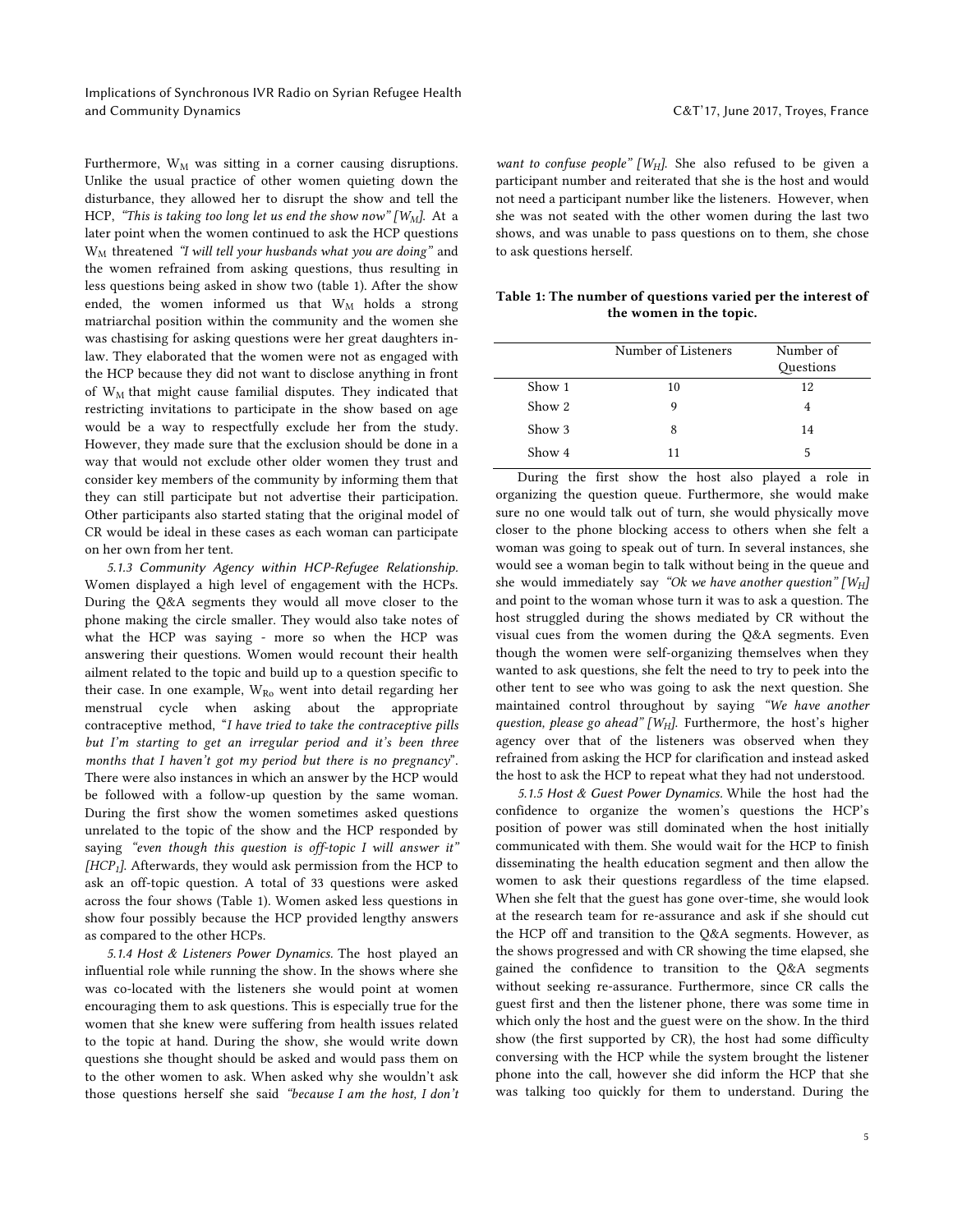fourth show, the host was more confident and aware of the initial time lapse; therefore, she used that time to thank the HCP for participating and to inform her of the number of women participating. She also began giving the HCP instructions by saying *"I want to organize with you before we start. We will start with the first topic and not continue to the second. We take a break for questions and then go to the second topic".*

#### 5.2 Shifts in Relationships

The participants considered the health community radio shows to be successful. Changes in agency, trust and understanding within relationships and communication were evident.

*5.2.1 Communication.* The listeners expressed that communicating with HCPs through the shows had benefits over face-to-face consultations. One participant explained that *"Doctors at the clinic don't let us ask anything [WN]"*. Additionally, the remote participation of the HCPs made the listeners feel more comfortable in asking their questions and voicing their concerns, as  $W<sub>J</sub>$  stated that this mode of communication is better because *"when I go to the doctor I forget everything"*. The remote nature of communication was also found to be beneficial by the HCPs. They emphasized that CR allowed them to connect with the communities remotely without having to travel to remote ITSs and therefore giving them the ability to connect with more communities. Additionally, one HCP, that is not experienced in delivering health education to large audiences, explained that the remote yet real-time nature of her participation made her less nervous. She emphasized that *"I wasn't nervous because I didn't see them and they did not see me" [HCP3]*. She hoped that by participating in these shows she would gain the experience to better communicate with refugees.

When compared to health education given at clinics, participants stated that listening to each other's questions was highly beneficial.  $W_N$  also explained that the community radio show experience differed from clinic consultations and health lectures because during the show she felt that the *"doctor understood us and took time to explain to us"*. The HCPs also found the interaction to be highly responsive.  $HCP<sub>2</sub>$  explained that *"I really didn't expect them to interact, concentrate and understand to this degree"*. Furthermore, HCPs compared the shows to other one-to-many education modalities (health education lectures and TV shows). They indicated that CR was more engaging than the afore mentioned mediums due to its synchronous and interactive nature. They highlighted that in comparison refugees are not usually as responsive during faceto-face health education lectures. Additionally, the live nature of CR put them in closer contact with the community, something HCPs had not experienced when participating in TV talk shows.

*5.2.2 Trust and Understanding.* Both the community and HCPs reflected on an increase in trust and understanding within their relationship. The trust the women built with the HCPs was prevalent, so much so that they requested the names of the HCPs (which had been kept anonymous) to possibly visit them in their clinics. W<sub>I</sub> indicated that "I feel that this HCP understands us more *than others"*. The trust built between the listeners and the HCPs allowed the women to consider forgoing visiting the clinic to ask their health questions. They all agreed that the HCPs' advice was reliable. This was true for advice regarding nutritional supplements and non-medicinal management of antenatal ailments such as heartburn and nausea. For cases where the HCPs recommended they visit a clinic for medicinal treatments, the women indicated that they would follow these instructions. WHa explained regarding another participant related to her, *"Now we know that when she is pregnant we should take her to the doctor to change her asthma medication"*. Trust was also built between the HCPs and the host as they emphasized the vital role of the host within this engagement. HCPs indicated that they relied on her to organize the show, *"she was the main person communicating with me and she organized the questions and was very aware about the topic" [HCP2]*. This effect extended to the community in the form of HCPs trusting that the community wants to actively attain better health. Participating in the community radio shows gave the HCPs a better understanding of the community, *"I now know that their situation is what holds them back. I put myself in their shoes…I realized that there are a lot of them that are health aware" [HCP3]*.

*5.2.3 Opinions Regarding Potential of CR.* The potential of community radio shows was recognized by the various individuals and groups involved. The women saw value in editing and reusing the audio recordings from the shows. *"There was something the doctor was saying but I got distracted if I had recordings I could listen to it again later" [W<sub>H</sub>]. They also* indicated that recordings could be of use to other communities and other women within their community that missed a show. We observed the host answering the question of a woman who could not attend the show based on information disseminated during the show. HCPs identified the potential for show recordings to contribute to the training of other HCPs.  $HCP<sub>1</sub>$ highlighted that these recordings could be used as examples for recent graduates on how to provide education for refugee and low literacy patients; *"by listening to the shows they can learn how to speak to patients in a way they understand" [HCP1]*. The MoPH expressed that the potential of community radio shows could be amplified by editing and reusing recordings from the shows and sending them as audio messages to communities. Furthermore, to ensure that the health education being disseminated is up to standard, they suggested the use of CR to train health educators and disseminate clinical guidelines. It is important to note that they emphasized the need for CR to support the validation of the health material being disseminated through the show.

#### 5.3 Commissioning a Community Radio Show

By exploring how a host would go about initiating a community radio show we unpicked the community dynamics that would affect community participation in the shows and vice versa. We also shed light on considerations for host-HCP relationships.

*5.3.1 Host Agency.* Our observations showed that the role of host was considered prestigious and brought with it an increase in agency within the community. Both the currently selected host (W<sub>H</sub>) and the participant (W<sub>O</sub>) engaging in Activity 1 identified that, if they were to be the ones initiating the process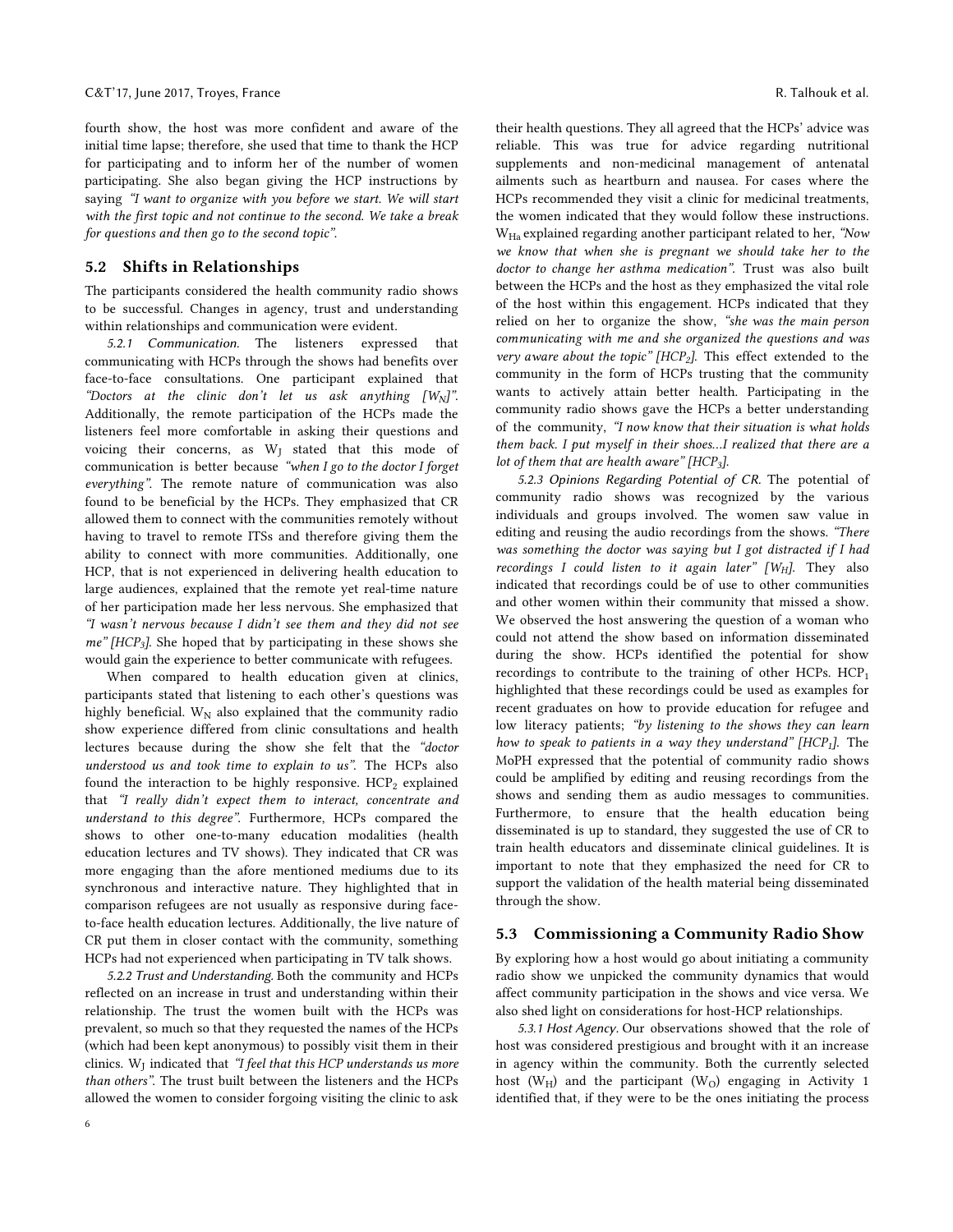Implications of Synchronous IVR Radio on Syrian Refugee Health and Community Dynamics C&T'17, June 2017, Troyes, France

of commissioning a show then they should be the host. The current host explicitly pointed out *"I will host the show because it was me who started talking with the women*" [W<sub>H</sub>]. The other women in the community acknowledged the host's newly found power. This was observed when Wo was cautious in her questioning of who would govern communicating with the other women when commissioning a show. She cautiously whispered in front of the current host *"but who would oversee this WhatsApp group [to be used in the topic selection process]?" [W<sub>O</sub>].* The host's increase in agency was also associated, per the women, with the host's relatively increased contact with the research team. During the initial visits to the ITS the research team would make sure to engage with all the women however substantial time was spent alone with the host in her tent to familiarize her with CR. This created some tension that the host explained to us *"first the women were not very enthusiastic … you spent a lot of time alone with me. But when we started doing group activities they started looking forward to you coming" [WH].*

*5.3.2 Community Implications of Host Selection.* Our observations revealed that the selection of the host influences community dynamics. Our selection of the host, led to the mixing of sub-communities within the ITS that was not always present. The community consists mainly of families originating from Village S in rural Syria. The rest of the families in the settlement were scattered from across Syria. A woman from Village S explained to us that *"We do not go to the other side of the settlement, because they [families on the other side] are not from among us*" [W<sub>R</sub>]. Although the host is not from Village S the other women were comfortable going to her tent to conduct the shows because her husband is always at work and she is very welcoming to all the women in the ITS. The host not being from Village S also allowed women from the other side of the ITS, that are also not from Village S, to feel comfortable participating in the shows. Consequently, her tent became a meeting point where women from both sides of the ITS felt comfortable discussing their health. Although, the selection of the host brought together different sub-communities, her selection alienated her in-laws. Due to a familial dispute she has with them, they withdrew their participation in the study upon her selection as host.

*5.3.3 Community Agency in Topic & Show Time Selection.*  Both  $W_H$  and  $W_O$  in Activity 1, considered the selection of show topic, date and time to be essential to the community. They indicated that topics would be selected through discussions  $[W<sub>O</sub>]$ or voting on topics  $[W_H]$  with the other women. Community enthusiasm in selecting topics was observed as they constantly suggested to us various topics for future shows. Including HCPs within the topic selection process was not indicated by  $W_H$  and  $W_O$ . Given that a HCP is already selected,  $W_H$  said she would visit the HCP to communicate the selected topic whereas  $W_O$ explained that she would communicate with the HCP via WhatsApp.

The selection of the time to air the show proved to be more controversial than expected. The women's husbands played a

role in influencing the time at which the women preferred the show to air. We observed some women join the shows and leave in a rush. Upon further probing,  $W_N$  explained that her husband was getting upset when she left their children in his care and therefore was pressuring her to withdraw her participation. Therefore, during the activities around commissioning, both  $W_H$ and  $W<sub>O</sub>$  expressed the need to find a time for the shows when the husbands are more likely to be at work or asleep. Like the topic selection processes, they did not consider the HCPs' schedules for the show time.

#### 6 DISCUSSION

Our findings allow us to examine and extrapolate the potential of community radio shows hosted by refugees in providing health education, increasing understanding and trust between HCPs and refugee communities, and increasing the agency of refugee communities. While findings regarding self-organization and privacy may not apply in the case of a fully functioning CR, the findings related to changes in HCP/refugee relationships and community dynamics may inform future designs of CR and its situation in refugee settlements.

# 6.1 Community Radio Shows for Health

The consistent engagement of the refugee participants in the shows and the positive feedback from the community, HCPs and stakeholders involved indicates the success of community radio shows in health outreach and education. Similar to tools developed to support health/social workers in their work [14,17], the HCPs and MoPH indicated that the community radio shows and the recordings generated from them can be used to train healthcare providers in health education. Furthermore, a key distinction from Sehat Ki Vaani [13] was that the host was able to present the show in a different location than the guest. The remote participation of the HCPs allowed them to provide health education free of the anxiety associated with presenting to large audiences. Additionally, as would be expected, decreased the effort and time needed to go to the ITSs. Finally, the one-tomany model provided through CR gave a wider access to hardto-reach communities, and with higher responsiveness than traditional health dissemination modalities currently in use.

Lastly, a report on technologies designed for refugees calls for stringent governance of content being disseminated through technology as wrong information could be harmful [10]. This is especially true for health information. Any design that allows for the participation of multiple HCPs should find a balance between the spontaneous nature of shows and the validation of information disseminated without interfering with the synchronous nature of the shows. There is room to do so by making the shows and the recordings resulting from them visible to the public and regulatory bodies that ensure quality of healthcare services.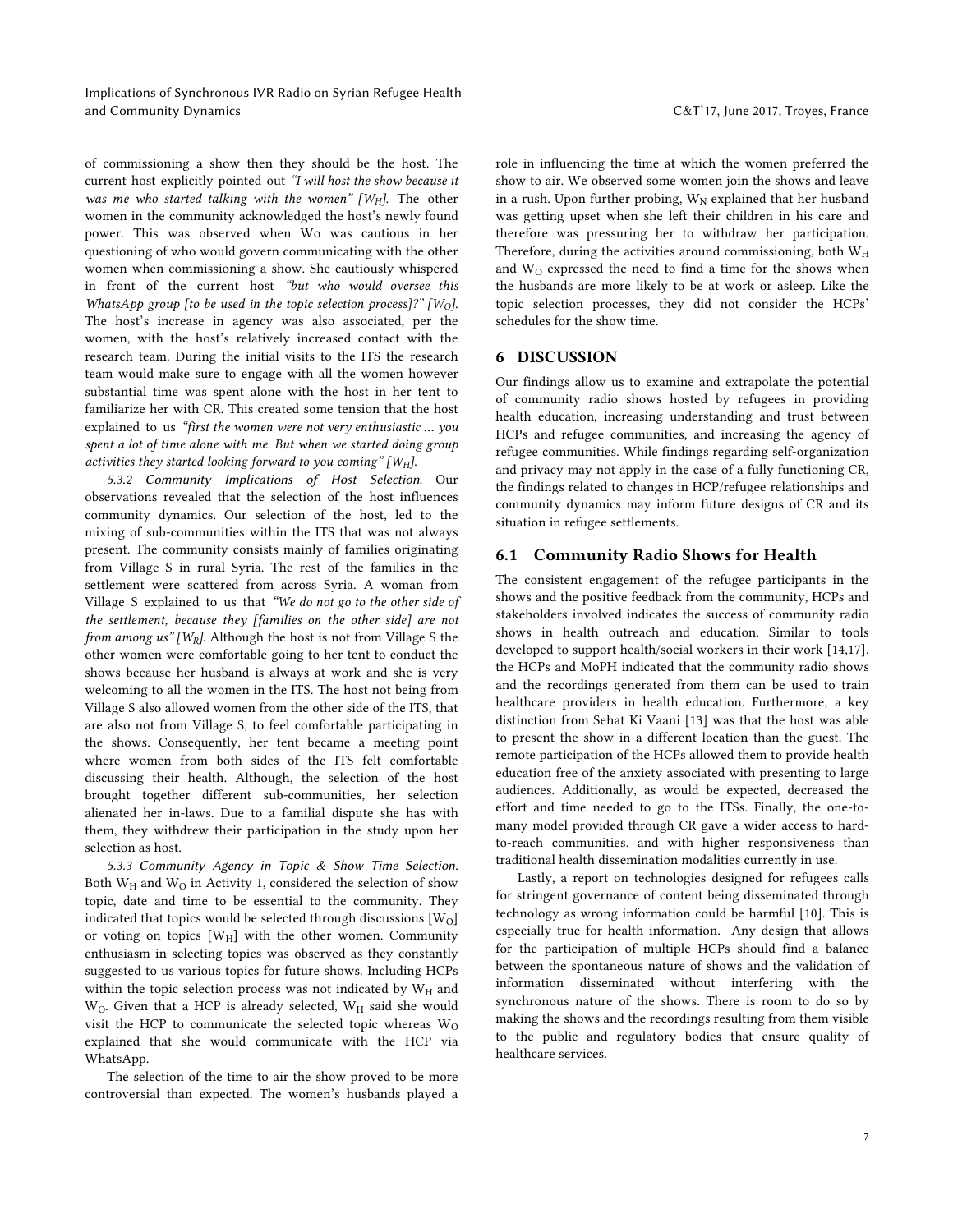# 6.2 Community Radio Shows & Community Dynamics

The selection of the host had several implications regarding participation and community dynamics. The introduction of the community radio shows with  $W_H$  as the host brought together previously divided factions of the community. However, it also restricted participation of individuals who avoided interacting with the host. Additionally, the shows spurred discussions in the community regarding who would oversee the shows. In contrast to the deployment of Sehat Ki Vaani [13], that indicated the need to support the host in managing callers, the refugee listeners portrayed a high level of self-organization that can be leveraged to decrease the burden on the host. Our data suggest that taking on the role of the host increased  $W_H$ 's agency within her community. Similarly, the use of participatory mapping by communities has also identified that it is the community facilitators that become more empowered by their higher degree of control over the technology [5]. The host's agency allowed her to encourage the other women to participate. However, in instances when women began to show their own agency (e.g. self-organizing the Q&A segments) the host would re-iterate her control over the show through multiple interactions with the listeners (passing on of questions, cutting off listeners and refusal to have a participant number). The conflict between the host's agency and the listeners' self-organization calls for consideration of the impact of community radio shows on the power dynamics within a community. The potential for tensions to arise, consequent to the host being the focal point of the technology, was echoed in the women's dislike of the research team spending more time with the host. We recommend careful consideration of how technology is distributed among community members (i.e. who is in control of the technology and the ownership of the radio show initiation and management). Future designs should allow for community members to negotiate roles amongst themselves.

# 6.3 Community Radio Shows for Health Agency

Technologies designed to be used by refugees [2,4] still maintain a top-down approach to disseminating information. Literature [11] and our findings indicate that the HCP-patient relationships are characterized by low patient agency. However as theorized by Talhouk et al [23], participating in shows mediated by refugees increased community members' health agency. Additionally, the synchronous nature of the communication allowed for spontaneous conversations that improved their communication with HCPs and their confidence in doing so.

While RootIO community radio shows are hosted by NGOs with community volunteers acting as presenters [6], our findings showed that refugee communities are capable and willing to both (1) contribute topics they would like to learn about, and (2) to host health community radio shows. However, our findings showed that such designs should support refugee members in addressing the practical challenges they may face. For example, providing appropriate support for the community to identify a

guest HCP and negotiating a time for the show. We recommend future designs support network creation between refugee communities, HCPs and organizations that are willing to participate. The building of such a network could be mediated through technologies refugees are already familiar with, such as WhatsApp. We also found the increased confidence of the host decreased the need for audio fillers, which were incorporated to support her during "black holes" [13]. Her new-found agency allowed her to even give the HCP instructions and information on how she would be hosting the last show.

The remote communication through CR provided a space for both HCPs and community members devoid of the usual communication barriers experienced in face-to-face communication. Previous findings within the context of refugees and antenatal health [23] have indicated a power dynamic in favor of HCPs that is in line with international literature on HCP-patient interactions [11]. Our study showed that through community radio shows refugees could ask questions that they were not comfortable asking in clinical settings. The large volume of questions asked and the presence of spontaneous follow-up questions are further evidence of the refugees overcoming their reported low agency. This shift in agency has not been reported in previous technologies designed to be used and managed by health and social workers in developing countries [14,24]. Our findings provide a basis for more rigorous studies to be conducted that compare HCP-refugee communication in face-to-face settings versus remote synchronous communication. Lastly, we believe the synchronous nature of CR and the management of the show by a community member increases the agency of refugees in contrast to asynchronous systems. This is due to CR negating the need for third party mediation and content editing. The creation of video documentaries within the Za'atari Syrian refugee camp surfaced the conflict between NGO agendas and community realities [1]. Therefore, the agendas of third party mediators may eventually dictate the content of asynchronous refugee community radio shows.

#### 6.4 Community Radio Shows & Privacy

The congregation of the women around one listener phone shed light on privacy issues within the context of health community radio shows. In previous work [23], the women were comfortable discussing their health concerns in focus groups, however, during the running of the shows tensions arose regarding discussing health issues in front of specific community members. Familial influences and disputes, such as that of the great mother-in-law, were prominent in regards to privacy preferences and are typical of such contexts [14]. Like other studies investigating privacy and health information [12], fear of abuse of information by other members led participants to reconsider the level of preferred anonymity and privacy. Tensions that arose regarding privacy also implied the preference for selecting the group of individuals with whom a listener would want to share a radio show. Although this may further deepen existing divides within the community, the creation of multiple community radio shows based on preference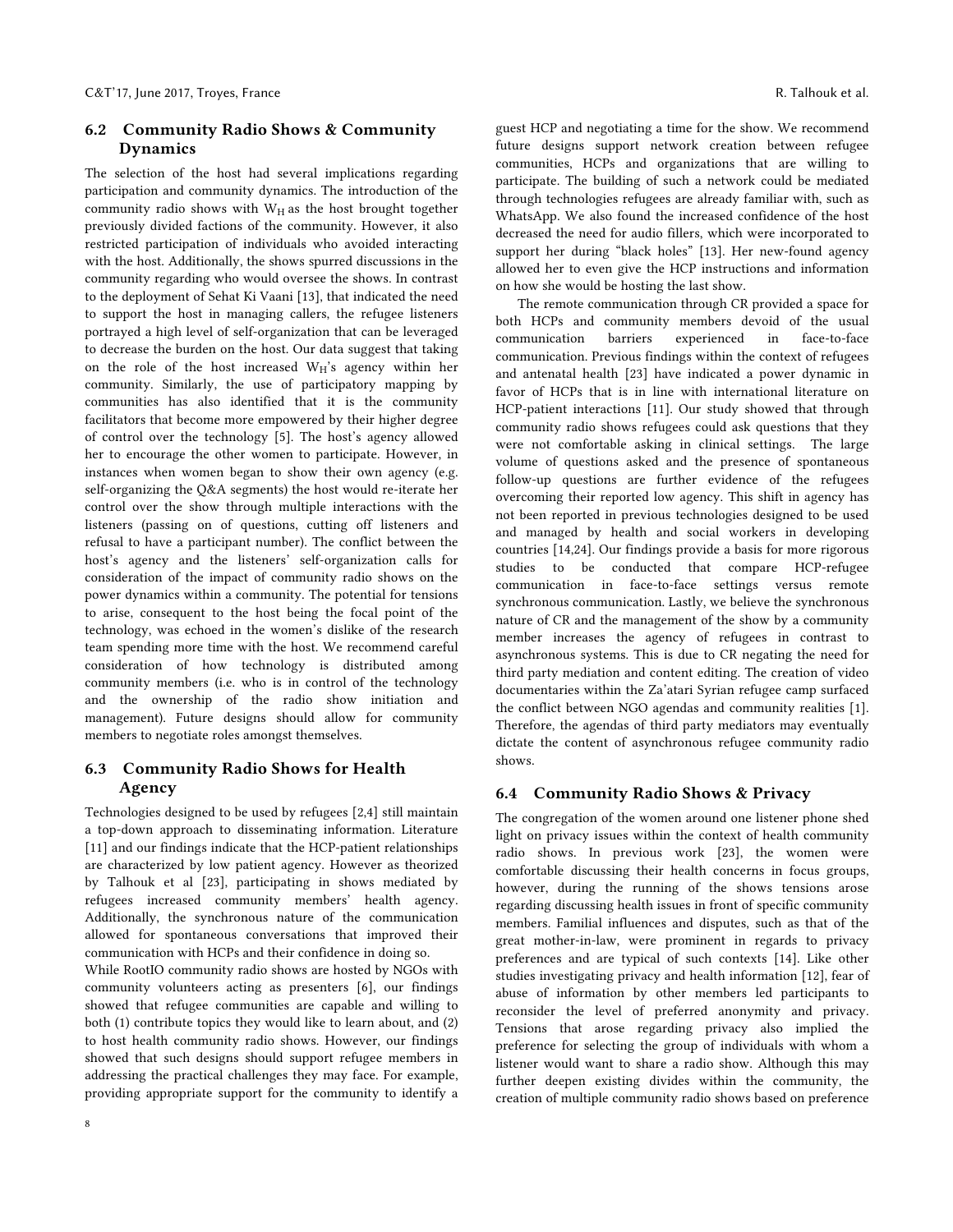Implications of Synchronous IVR Radio on Syrian Refugee Health and Community Dynamics C&T'17, June 2017, Troyes, France

improves comfort and interest in the shows which is deemed a success [6].

# 6.5 Community Radio Shows for Trust & Understanding

Our findings support previous literature, that emphasize the importance of listeners trusting the guest within such health education mediums [13]. This is vital given that war has been found to erode societal trust between communities and institutions [21]. Our data show that the refugee participants found the information disseminated by the HCPs to be reliable, so much so that they perceived them to be better than the HCPs they currently visit. This is supported by their request for the HCPs' names so they might visit their clinics. Similar to other forms of digital communication [31], HCPs found the high level of interaction among the refugee community as key in their evaluation of the engagement and in building trust [31]. HCPs reported that they trusted that the women were actively listening to the shows and the host was a reliable mediator. Indeed, they placed their trust in the host in organizing the show, and allowed her to successfully manage the Q&A segments without attempting to dominate the facilitation of the shows. Building and leveraging this mutual trust between HCPs and communities may contribute to the sustainability of such community engagements [15].

Lastly, while community radio shows allow for the generation of culturally and community relevant content [6,16,18,19], our findings showed that community radio shows can bring about a change in HCP perspectives regarding refugee communities, through increasing understanding. The high engagement of refugees with HCPs instigated a shift from viewing refugees as a low health literate community, to that of a community that is health aware. Additionally, these engagements provided a window into the context of refugees thus increasing HCPs' understanding of the constraints refugees experience regarding their health. This understanding could improve health delivery and communication to refugee populations.

#### 7 CONCLUSION

The effect of peer-led community radio shows on community dynamics has not previously been explored, especially when applying IVR technologies in resource constrained communities. The potential for synchronous community radio shows to improve health outreach and education was highlighted. Furthermore, we displayed the effect of community radio shows on community agency and on HCP-refugee relationships. We were also able to investigate aspects that need to be considered when designing for future work with an emphasis on considering shifts in community dynamics when deploying such technologies.

#### 8 ACKNOWLEDGEMENTS

This work was funded by an EPSRC award EP/L016176/1 (Centre for Doctoral Training in Digital Civics). Data supporting this publication is not openly available due to confidential considerations. Access may be possible under appropriate agreement. Additional metadata record at http://dx.doi.org/10.17634/154300-47. Please contact Newcastle Research Data Service at rdm@ncl.ac.uk for further information or access requests. We would like to acknowledge the refugee community that welcomed us, the aid of Beyond Association, whose representative accompanied us to the ITSs, and the Lebanese Ministry of Public Health, for allowing us to access the population.

#### REFERENCES

- [1] Jens Adam Hedegaard Hansen, Charlotte Erhardtsen, Sofia Lin Mogensen, Mia Holbek and Guorun Henrysdottir. 2014. Power relations in the Za ' atari refugee camp. Bachelor's Dissertation. Roskilde University, Roskilde, Denmark. OAI identfier: oai:rudar.ruc.dk:1800/16455
- [2] Jennifer Baranoff, R. Israel Gonzales, Jay Liu, Heidi Yan, and Jimin Zheng. 2015. Lantern: Empowering Refugees Through Community-Generated Guidance Using Near Field Communication. In *Proceedings of CHI'15 Extended Abstracts* (CHI'15). ACM, New York, NY, 7–12.
- [3] Virginia Braun and Victoria Clarke. 2006. Using thematic analysis in psychology. *Qualitative Research in Psychology* 3, 2, 77–101. DOI: http://doi.org/10.1191/1478088706qp063oa
- [4] Deana Brown and Rebecca E Grinter. 2016. Designing for Transient Use: A Human-in-the-loop Translation Platform for Refugees. In *Proceedings of the 2016 CHI Conference on Human Factors in Computing Systems* (CHI'16). ACM, New York, NY, 321–330.
- [5] Robert Chambers. 2006. Participatory mapping and geographic information systems: whose map? Who is empowered and who disempowered? Who gains and who loses? *The Electronic Journal of Information Systems in Developing Countries* 25, 2, 1–11. DOI: http://doi.org/144.214.55.140
- [6] Chris Csíkszentmihályi and Jude Mukundane. 2016. RootIO: ICT + Telephony for Grassroots Radio. *IST-Africa Week Conference*, IEEE, 1–13.
- [7] Nicola Dell and Neha Kumar. 2016. The Ins and Outs of HCI for Development. In *Proceedings of the 2016 CHI Conference on Human Factors in Computing Systems* (CHI'16). ACM, New York, NY, 312–318.
- [8] Joseph Finkelstein and Jeffrey Wood. 2011. Information technology for continuous patient health education. In *Proceedings of the 2011 conference on Information technology education* (SIGITE '11). ACM, New York, NY, 245–250.
- [9] Karen E Fisher, Katya Yefimova, and Eiad Yafi. 2016. " Future ' s Butterflies:" Co-Designing ICT Wayfaring Technology with Refugee Syrian Youth. In Proceedings of *ACM SIGCHI Conference on Interaction Design and Children 2016* (IDC'16). ACM, New York, NY, 25–36.
- [10] Marie Gillespie, Lawrence Ampofo, Margaret Cheesman, Becky Faith, Evgenia Iliadou, Ali Issa, Souad Osseiran, Dimitris Skleparis. 2016. *Mapping Refugee Media Journeys Smartphones and Social Media Networks Research Report*. Retrieved August 23, 2016 from http://www.open.ac.uk/ccig/sites/www.open.ac.uk.ccig/files/Mapping Refugee Media Journeys 16 May FIN MG\_0.pdf
- [11] Felicity Goodyear-Smith and Stephen Buetow. 2001. Power issues in the doctor-patient relationship. *Health Care Analysis* 9, 4, 449–462. DOI: http://doi.org/10.1023/A:1013812802937
- [12] T. Ryan Hoens, Blanton Marina, and Nitesh V. Chawla. 2013. Reliable medical recommendation systems with patient privacy. *ACM Transactions on Intelligent Systems and Technology.* 4, 4, 1–31. DOI: http://doi.org/10.1145/2508037.2508048
- [13] Konstantinos Kazakos, Siddhartha Asthana, Madeline Balaam, Mona Duggal, Amey Holden, Limalema Jamir, Nanda Kishore Kannuri, Saurabh Kumar, Amarendar Reddy Mamindla, Subhashini Arcot Manikam, GVS Murthy, Papreen NAhar, Peter Phillimore, Shreyaswi Sathyanath, Pushpendra Singh, Meenu Singh, Pete Wright, Deepika Yadav and Patrick Olivier.2016. A Real-Time IVR Platform for Community Radio. In *Proceedings of the 2016 CHI Conference on Human Factors in Computing Systems* (CHI'16). ACM, New York, NY, 343–354.